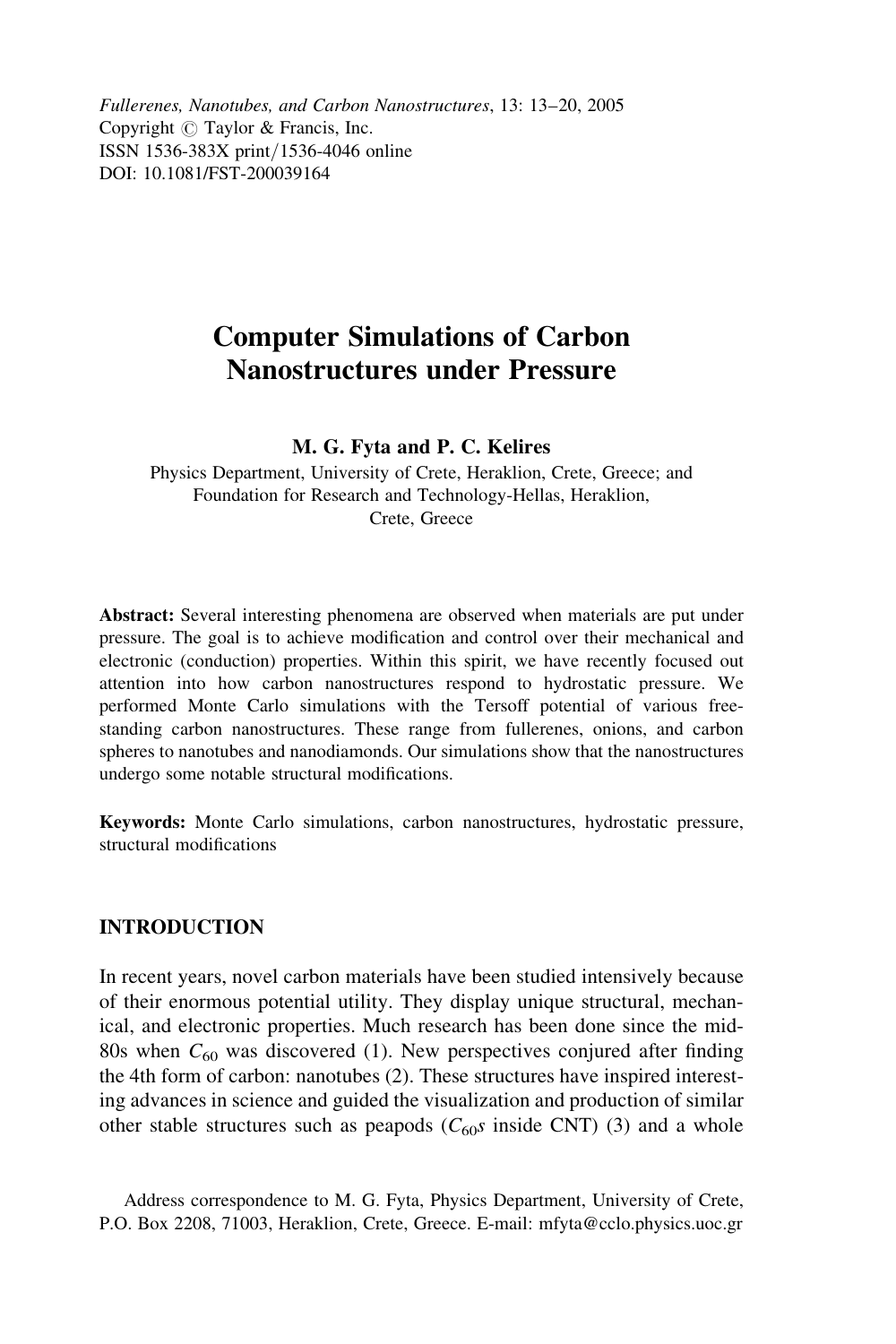family of fullerenes. In these categories of carbon forms, carbon onions (4) and carbon spheres (5) are also included.

Carbon nanotubes (CNT) display a unique structure, can be metals or semiconductors, and exhibit exceptional properties such as high stiffness and flexibility. Fullerenes, on the other hand, are ideal for manipulating materials on a molecular scale in order to form or tailor structures of this size. Regarding the hybrid forms of CNT and fullerencs, namely peapods, their tunable electronic properties must be underlined, since they exhibit electronic features additional to that of CNT, which are strongly dependent on the location of fullerenes along the tube. In addition, carbon onions can be used as fuel cells or immensely tiny ball bearings that may be applied in nanomachines built on the scale of molecules. Carbon spheres (5), which consist of an amorphous carbon (a-C) core and graphine (fullerene-like) shells, might find potential application such as catalyst carriers, lubricants, and hydrogen storage materials.

On the other hand, a hybrid  $sp^2 - sp^3$  carbon nanocluster is a bucky diamond. These are carbon nanoparticles with a diamond core of a few nm and a fullerence-like surface (6). Bucky diamonds are expected to be present at meteorites in residues of detonation as well as inclusions of diamondlike films. Quantum confinement effects are present if these bucky diamonds become smaller than 2 nm. However, it is not yet clear what their behaviour is if they are coalesced, suspended, or interconnected.

All of the preceding nanostructures are potential building blocks of nanotechnology. Many of them have been extensively investigated theoretically and experimentally to discover their properties. An open question, though is how these properties are altered or can be manipulated if the structures are compressed.

In the current study, we examine how carbon nanostructures respond under pressure and reveal a transformation path that may guide to the answer of the preceding question. Hydrostatic pressure is thus applied and the structural deformations are examined. Estimations on critical values of pressure at which shape transformations occur will also be presented. An intimation, finally, of the coalescence of bucky diamonds under pressure will be made as it is essential to know the way that nanoscale units join. These issues are interesting as they can lead to different configurations and provide ways of modification and control of the electronic properties of the carbon nanostructures (7).

## METHODOLOGY

Computer simulations using empirical potentials are effective methods for the analysis of structural and mechanical properties of complex systems. The Monte-Carlo (MC) technique, more specifically, is able to handle large systems and is preferable for statistical accuracy. Within the MC approach,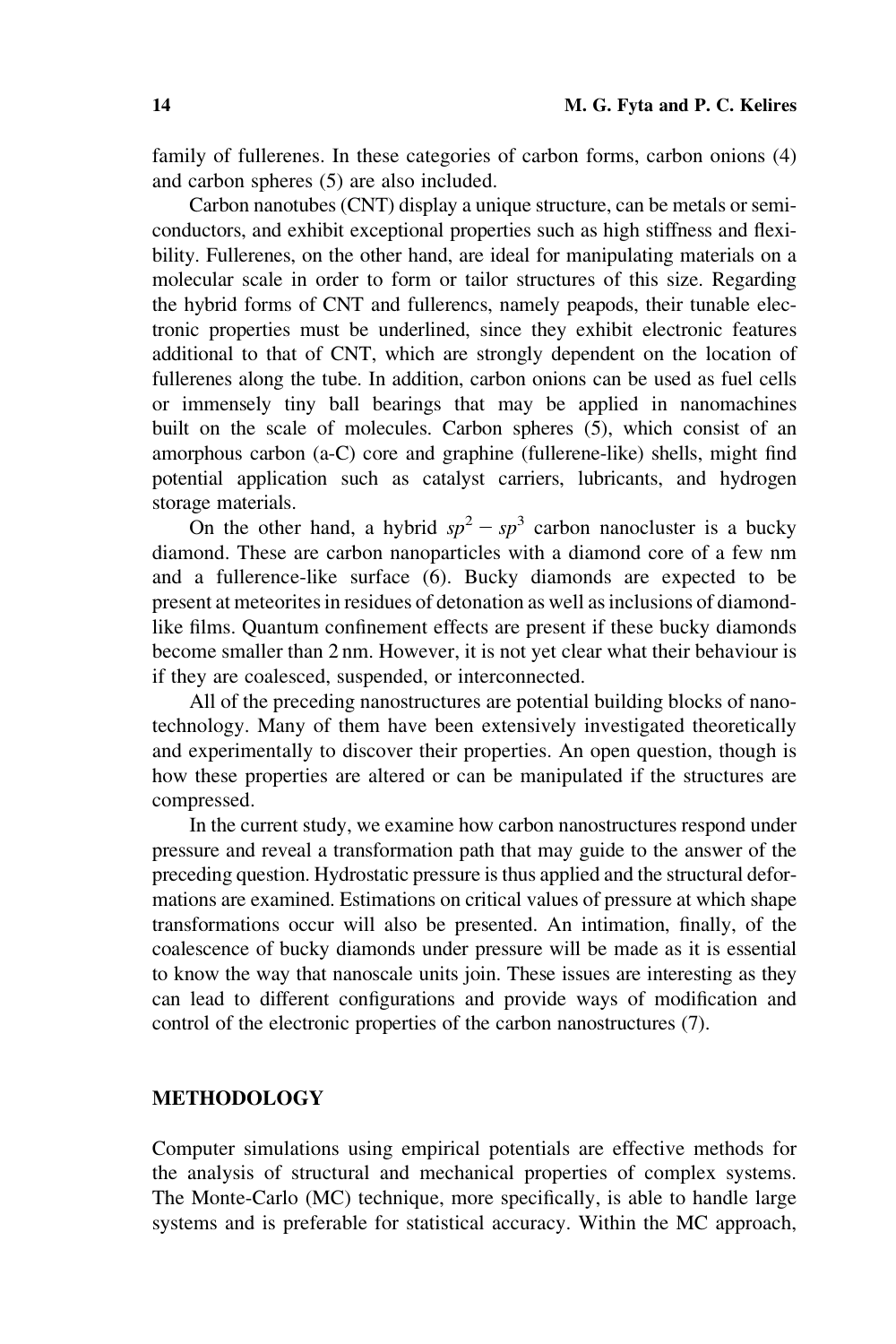#### Carbon Nanostructures under Pressure 15

a canonical (N,P,T) ensemble was employed in order to apply pressure to the system and Tersoff's (8) empirical potential was used to model the atomic interactions.

In addition to these interactions, the Lennard-Jones potential was also implemented into the calculations to simulate the long-range van der Waals forces wherever they exist (e.g., between the walls of a mwnt or a carbon onion or between the atoms of the amorphous carbon core and that of the fullerene shell). The parameters of this potential were given by Lu and Wang (9):  $\varepsilon = 2.964 \,\text{meV}$ ,  $\sigma = 3.407 \,\text{\AA}$ , and have been used successfully to describe the bulk properties of solid  $C_{60}$  and multiwall nanotubes (9, 10).

## RESULTS AND DISCUSSION

Hydrostatic pressures ranging from 0 to 100 GPa were applied on Carbon nanostructures. As a first step we use only one nanostructure per simulation cell. The simulation temperatures are in the range of 300 –500 K, while calculations for 1,500 K and 2,000 K in the case of nanodiamond coalescence were also carried out.

The effect of pressure on single wall nanotubes (swnt) has already been studied, although in most cases the pressure was axial (11, 12) or it was applied to swnt bundles (13). The resulting structures consist of a series of segments resembling deformed ellipsoids, connected with narrowed junctions and are actually buckled. This buckling is noticeable for pressures higher than 3 GPa and range up to  $5-7$  Gpa. Some  $sp<sup>3</sup>$  sites at the approaching shells are also formed. These  $sp^3$  atoms are mostly clustered and are located on the narrowed junctions. An elastic recovery of these buckled swnts upon decompression was found, although as the pressure increases some defects still exist.

Multi-wall nanotubes (mwnts) under pressure show similar trends, where  $sp<sup>3</sup>$  hybridization is again visible. These results coincide with another study published while we were analyzing our result (14). We find that the buckling of mwnts occurs at relatively high pressures. The critical pressure is about one order of magnitude higher than in the case of swnts and it is calculated around 30 – 50 GPa. The long range van der Waals (vdW) forces that are present between the adjacent walls of a mwnt may play a role in the significant increase of the buckling pressure.

An analogous increase of this pressure was evident also in the case of compressed peapods. Another point here is that as pressure continues to rise, the surrounding swnt may bond to the inner array of  $C_{60}$ s. Focusing at this inner array shows a coalescence of the fullerene molecules while buckling takes place. This bonding is actually favored through the exertion of pressure event at low temperatures. An example of a compressed (12, 12)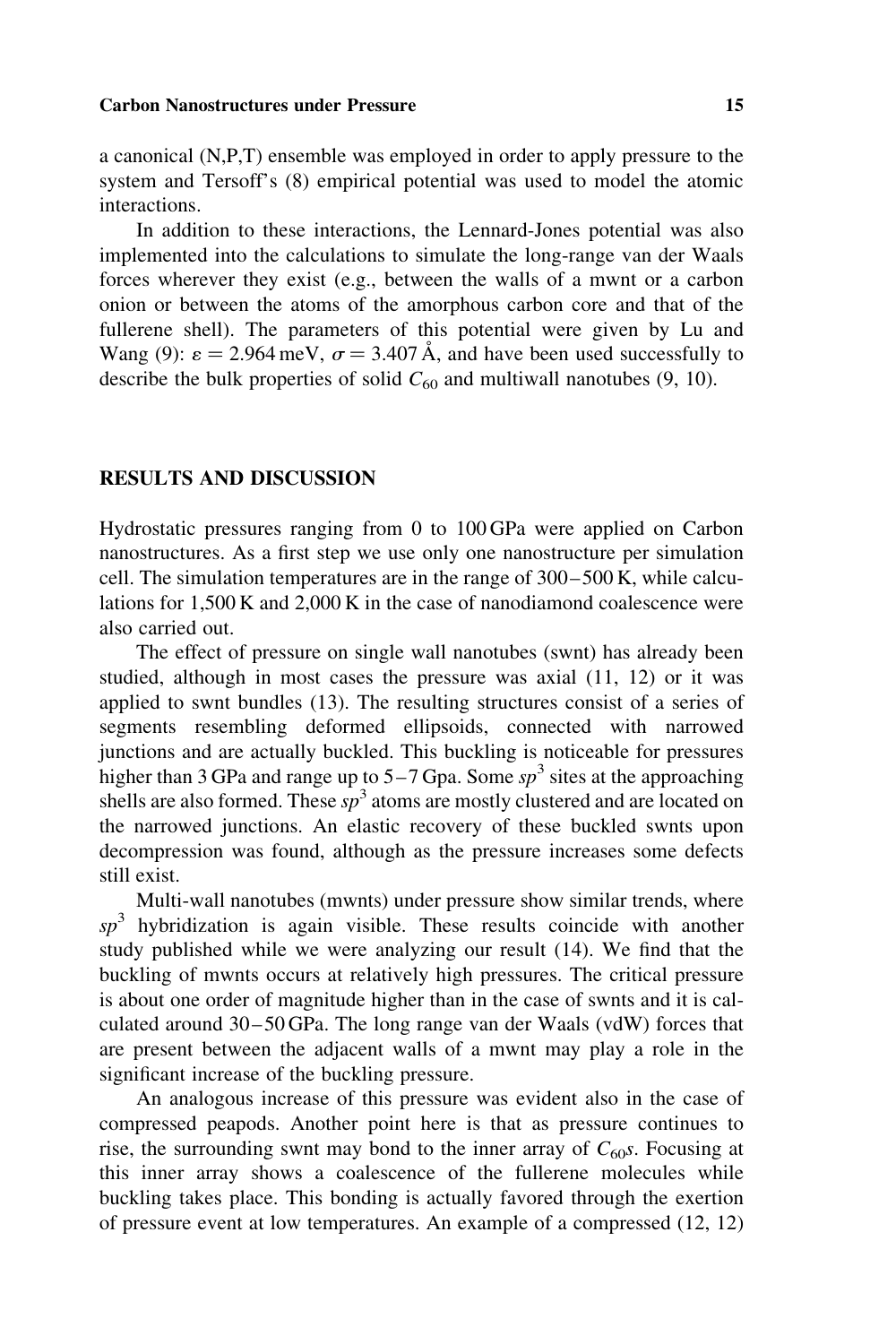

Figure 1. Peapod under a pressure of 100 GPa (a). The coalesced array of the internal  $C_{60}s$  is shown in (b).

peapod at a pressure of 70 GPa, is shown in Fig. 1a. The inner coalesced  $C_{60}$ s at this pressure is shown in Fig. 1b.

Fullerenes, on the other hand, spherical-and oval-shaped were also put under pressure. The former obtain a shape similar to a buckled star, while the latter a more rectangular one. An initially spherical- $(C_{540})$  and an ovalshaped  $(C_{100})$  fullerene with diameters of about 21 and 11.6 Å, correspondingly are shown in Fig. 2. Their transformation takes place at modest pressures close to  $\approx$  5–6 GPa.

The effect of hydrostatic pressure on carbon onions is similar to that of spherical fullerenes although a higher pressure around 50 GPa is needed. The shape tranformation in this case propagates through the shells, leaving almost unaffected the last inner shell, which in our simulations corresponds to small fullerenes of approximately  $0.8-1$  nm size, like  $C_{60}$  or  $C_{70}$ . Slight distortions, though, of their bonds were seen (these are slightly elongated), but the shape is actually not changed. An example of a three shell carbon onion compressed at 50 GPa is presented in Fig. 3. The insets (a) and (b) show the internal two shells. It is clearly shown that the shape of the inner  $C_{60}$  is not deformed.

One remark concerning the configuration of carbon spheres is that the internal amorphous carbon (a-C) forms a shell resembling that of the fullerene, having a high percentage of six fold rings. When the carbon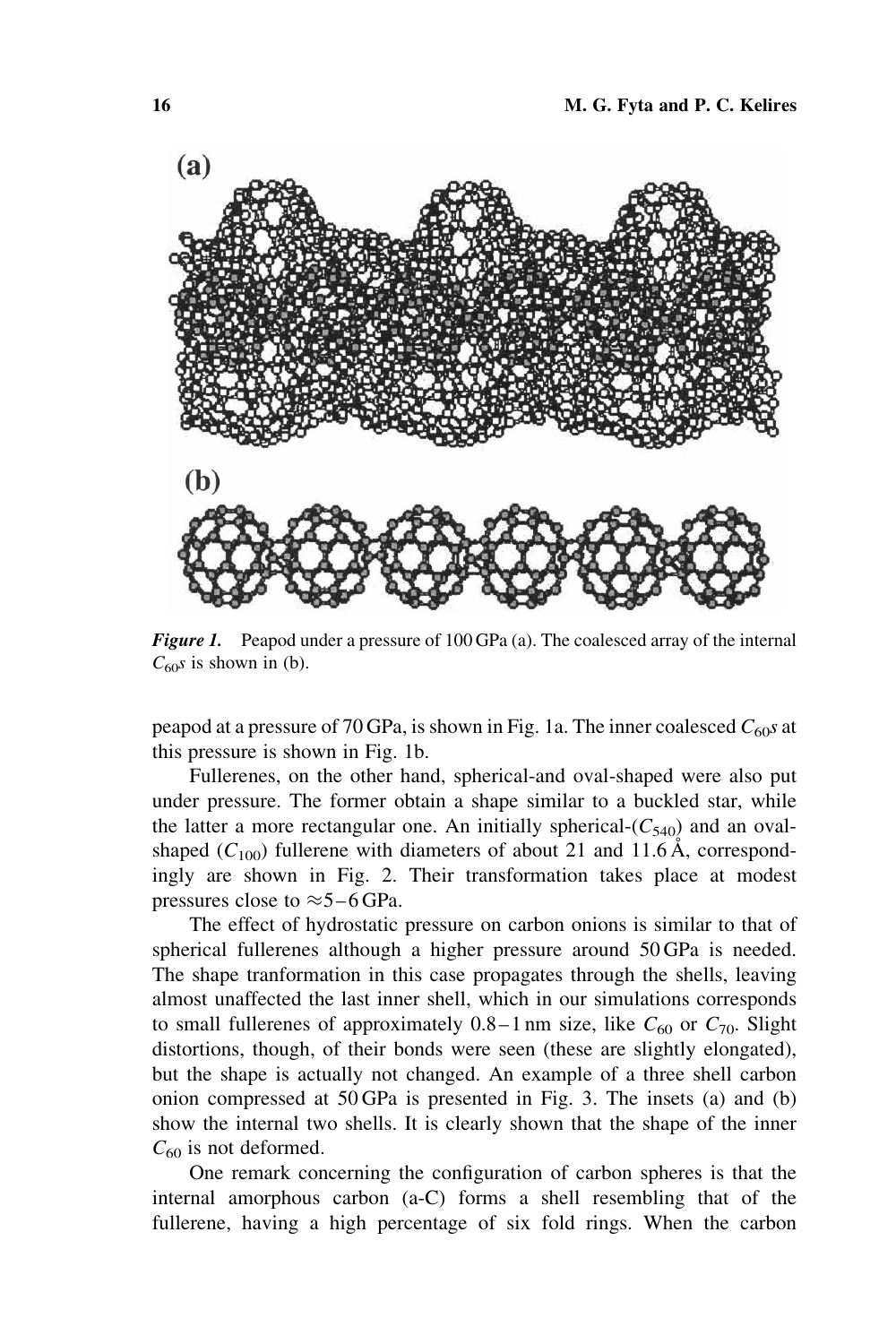

**Figure 2.** Figures of  $C_{100}$  and  $C_{540}$  after their compression at 5 GPa. Their initial shape was oval and spherical, correspondingly.

sphere is compressed, the fullerene shell firstly obtains a polygonized shape, while the a-C core remains spherical. As the pressure increases over 200– 300 GPa, the spheres—both the fullerene shell and the a-C core—flatten at their edges and turn into cubes. This is clearly shown in a cross-view of such a structure in Fig. 4. The different walls are now more evident, as three concentric squares are shown. The outer one corresponds



Figure 3.  $C_{60} @ C_{240} @ C_{540}$  onion under a pressure of GPa. The insets (a), (b) show the internal shells  $C_{240}$  and  $C_{60}$ , correspondingly.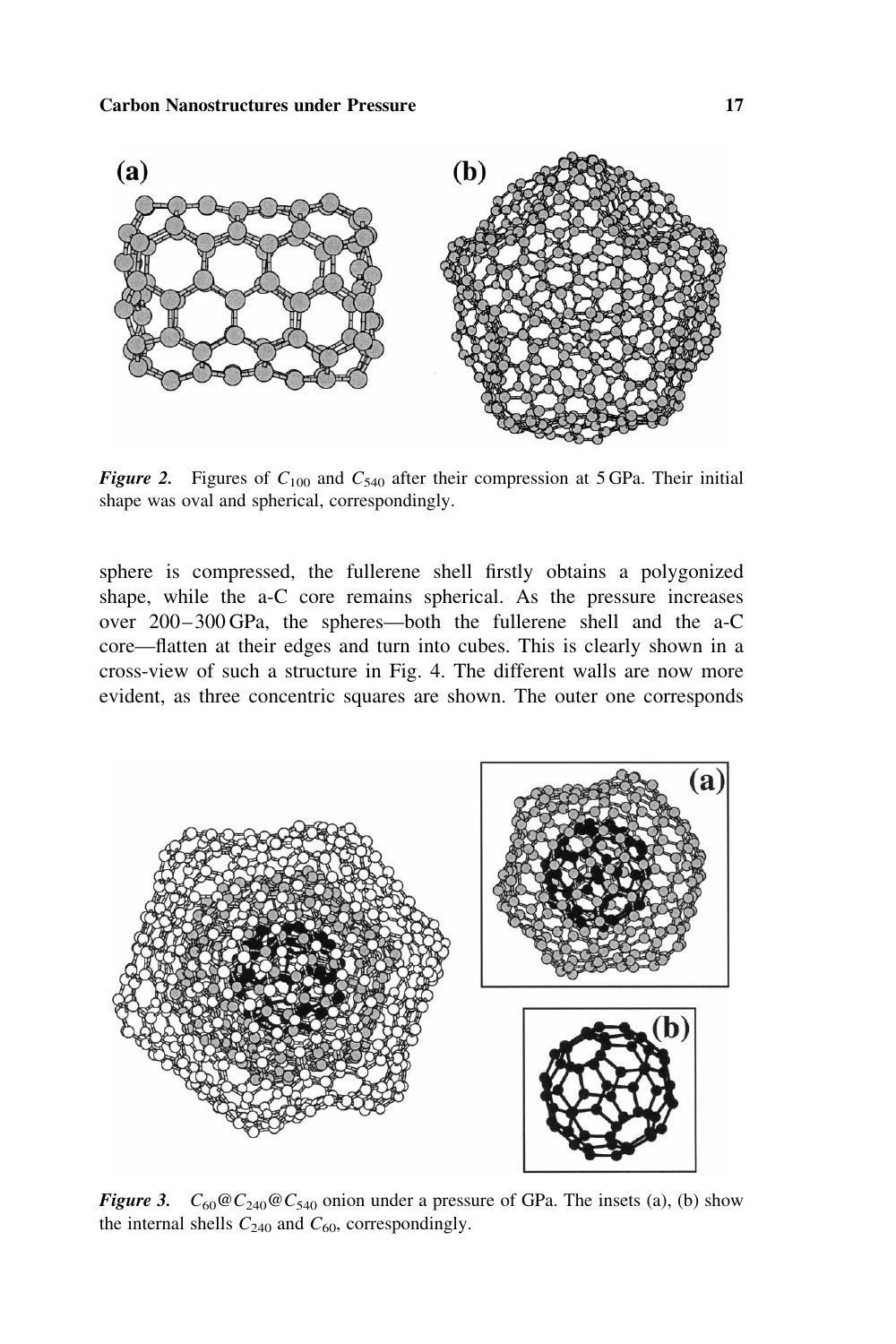

Figure 4. Cross views of highly compressed carbon spheres (a) before and (b). The internal grey atoms correspond to the a-C core, the white ones to the fullerene shell.

to the external fullerene, while the two internal to the amorphous carbon core. No bonding takes place among the two outer shells even at high pressures, as they are held apart at distances close to  $3 \text{\AA}$  (Fig. 5).

A final preliminary result is the coalescence of diamond nanocrystals. The open question is whether they develop a reconstructed surface (and become bucky diamonds) even if they are compressed. In order to give an answer, we first compressed under various pressures a free-standing spherical nanodiamond with a  $6.8 \text{ Å}$  radius. As we raised the temperature up to  $1,500 \text{ K}$ , the



**Figure 5.** Coalescing of 2 nanodiamonds (each with a radius of  $6.8 \text{ Å}$ ) at  $1,500 \text{ K}$ under a pressure of 20 GPa. White atoms correspond to  $sp<sup>3</sup>$  bonding, while the black ones to  $sp^2$ . Bonds close to 1.4–1.5 Å are formed.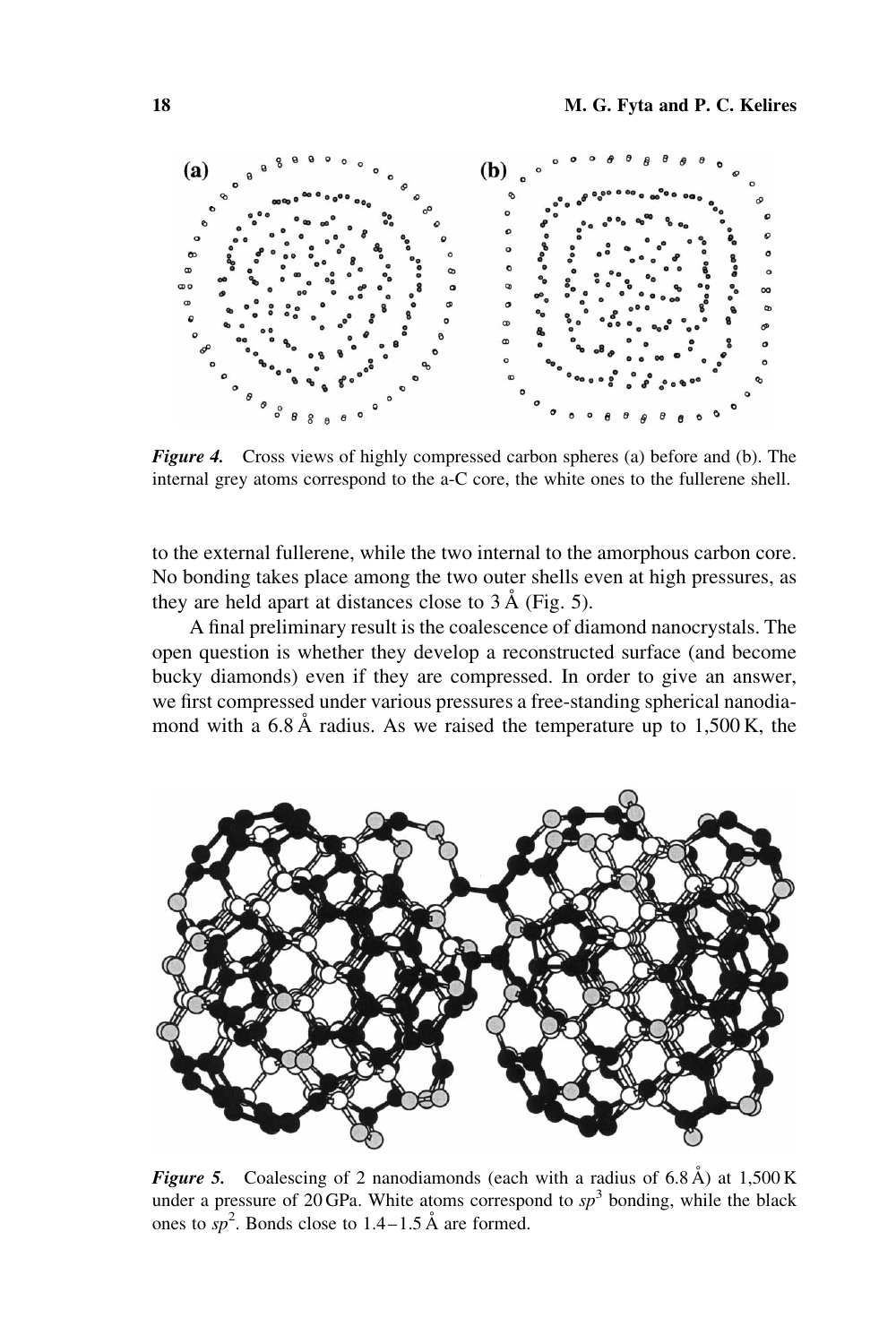### Carbon Nanostructures under Pressure 19

fullerene-like reconstruction occurred even under the effect of pressures up to 50– 70 GPa. The same procedures was carried out for two diamond nanocrystals put aside at various small distances of  $3-10 \text{ Å}$ . The reconstruction again occurred at similar to the preceding conditions. An example is given in Fig. 4, where two nanodiamonds with a.6.8  $\AA$  radius are compressed and their coalescence is promoted. In the final case of relatively small temperatures close to  $300-500$  K, the bonding among the two nanostructures is visible, but no reconstruction occurs.

## **CONCLUSIONS**

Results regarding the effect of hydrostatic pressure on different freestanding carbon structures of the nanometer scale were presented. Their structural transformations were studied, which may reveal a path to the modification of their electronic properties. A modest buckling pressure for single wall nanotubes was found, which increased significantly for structures that included van der Waals bonding. Finally, a preliminary study on the coalescence of nanodiamonds showed that at an adequate temperature they develop a fullerene-like reconstructed surface even under compression.

## **REFERENCES**

- 1. Kroto, H.W., Health, J.R., O'Brien, S.C., Curl, R.F., and Smalley, R.E. (1985)  $C_{60}$ : Buckminsterfullerene. Nature, 318: 162.
- 2. Iijima, S. (1991) Helical microtubules of graphitic carbon. Nature, 354: 56.
- 3. Smith, B.W., Monthioux, M.D., and Luzzi, E. (1998) Encapsulated  $C_{60}$  in carbon nanotubes. Nature, 396: 323.
- 4. Banhart, F., Fueller, T., Redlich, Ph., and Ajayan, P.M. (1997) The formation and self-compression of carbon onions. Chem. Phys. Lett., 269: 349.
- 5. Lou, Z., Chen, Q., Gao, J., and Zhang, Y. (2004) Preparation of carbon spheres consisting of amorphous carbon core and graphene shells. Carbon, 42: 219.
- 6. Raty, J.-Y., Galli, G., Bostedt, C., van Buuren, T.W., and Terminello, L.J. (2003) Quantum confinement and fullenerelike surface reconstruction in nanodiamonds. Phys. Rev. Lett., 90: 037401.
- 7. Hernandez, E., Meunier, V., Smith, B.W., Rurali, R., Terrones, H., Buongiorno Nardelli, M., Terrones, M., Luzzi, D.E., and Charlier, J.-C. (2003) Fullerene coalescence in nanopeapods: a path to novel tubular carbon. Nanoletters, 3: 1037.
- 8. Tersoff, J. (1988) Empirical interatomic potential for carbon, with applications to amorphous carbon. Phys. Rev. Lett., 61: 2879.
- 9. Lu, P. and Yang, W. (1994) Shape of large single- and multiple-shell fullerenes. Phys. Rev. B, 49: 11421.
- 10. Lu, P., Li, X.-P., and Martin, R.M. (1992) Ground state and phase transitions in solid  $C_{60}$ . Phys. Rev. Lett., 68: 1551.